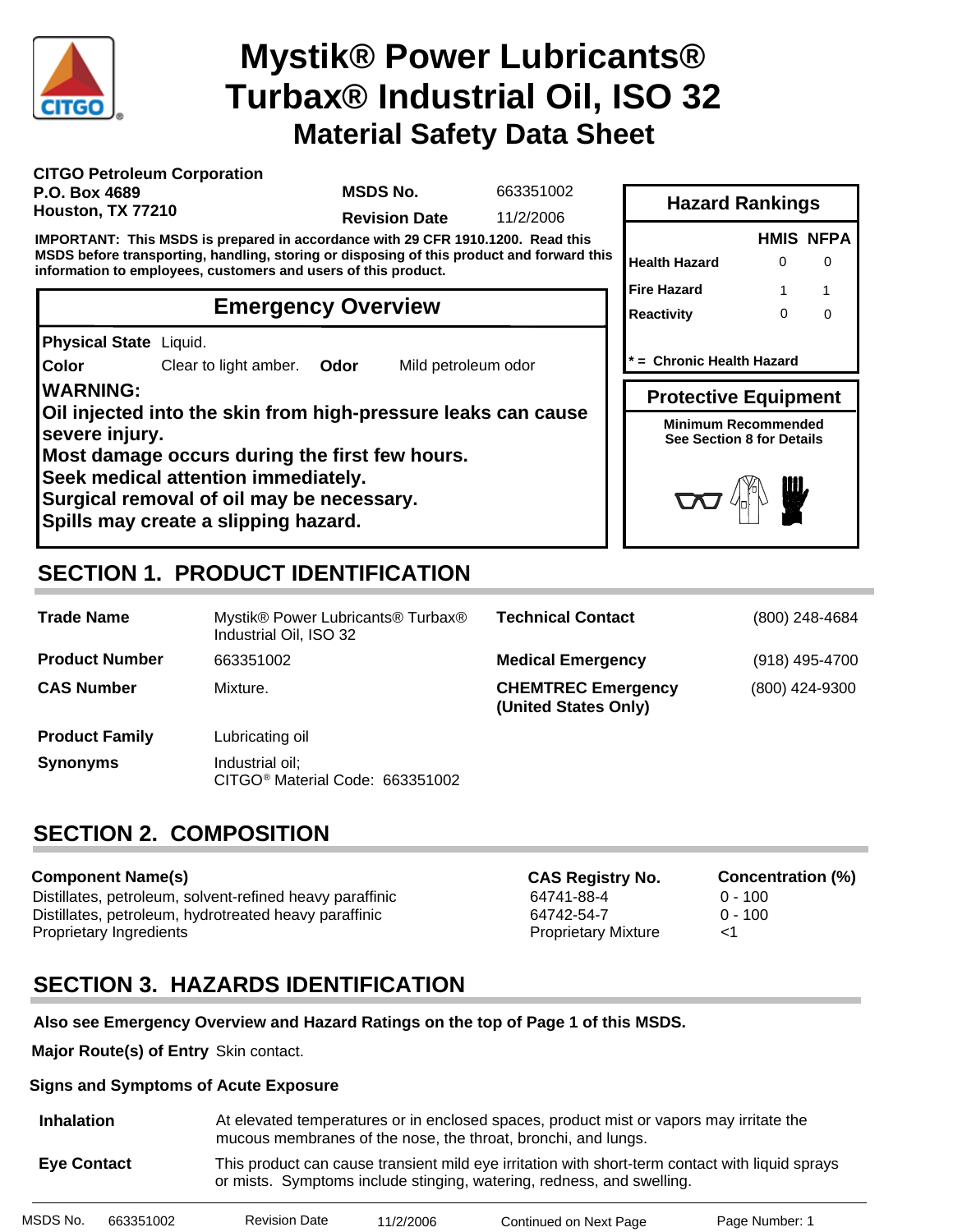| <b>Skin Contact</b>                             | This material can cause mild skin irritation from prolonged or repeated skin contact.<br>Injection under the skin can cause inflammation and swelling. Injection of pressurized<br>hydrocarbons can cause severe, permanent tissue damage. Initial symptoms may be minor.<br>Injection of petroleum hydrocarbons requires immediate medical attention.                                                      |
|-------------------------------------------------|-------------------------------------------------------------------------------------------------------------------------------------------------------------------------------------------------------------------------------------------------------------------------------------------------------------------------------------------------------------------------------------------------------------|
| Ingestion                                       | If swallowed, large volumes of material can cause generalized depression, headache,<br>drowsiness, nausea, vomiting and diarrhea. Smaller doses can cause a laxative effect. If<br>aspirated into the lungs, liquid can cause lung damage.                                                                                                                                                                  |
| <b>Chronic Health Effects</b><br><b>Summary</b> | This product contains a petroleum-based mineral oil. Prolonged or repeated skin contact<br>can cause mild irritation and inflammation characterized by drying, cracking, (dermatitis) or<br>oil acne. Repeated or prolonged inhalation of petroleum-based mineral oil mists at<br>concentrations above applicable workplace exposure levels can cause respiratory irritation or<br>other pulmonary effects. |
| <b>Conditions Aggravated</b><br>by Exposure     | Disorders of the following organs or organ systems that may be aggravated by significant<br>exposure to this material or its components include: Skin                                                                                                                                                                                                                                                       |
| <b>Target Organs</b>                            | May cause damage to the following organs: skin.                                                                                                                                                                                                                                                                                                                                                             |
|                                                 |                                                                                                                                                                                                                                                                                                                                                                                                             |

**Carcinogenic Potential** This product is not known to contain any components at concentrations above 0.1% which are considered carcinogenic by OSHA, IARC or NTP.

**OSHA Hazard Classification is indicated by an "X" in the box adjacent to the hazard title. If no "X" is present, the product does not exhibit the hazard as defined in the OSHA Hazard Communication Standard (29 CFR 1910.1200).**

|                                              | <b>OSHA Health Hazard Classification</b>                 |                                                                 | <b>OSHA Physical Hazard Classification</b>              |                                                        |  |
|----------------------------------------------|----------------------------------------------------------|-----------------------------------------------------------------|---------------------------------------------------------|--------------------------------------------------------|--|
| <b>Irritant</b><br>Toxic<br><b>Corrosive</b> | <b>Sensitizer</b><br><b>Highly Toxic</b><br>Carcinogenic | <b>Combustible</b><br><b>Flammable</b><br><b>Compressed Gas</b> | <b>Explosive</b><br>Oxidizer<br><b>Organic Peroxide</b> | Pyrophoric<br><b>Water-reactive</b><br><b>Unstable</b> |  |

# **SECTION 4. FIRST AID MEASURES**

**Take proper precautions to ensure your own health and safety before attempting rescue or providing first aid. For more specific information, refer to Exposure Controls and Personal Protection in Section 8 of this MSDS.**

| <b>Inhalation</b>   | Move victim to fresh air. If victim is not breathing, immediately begin rescue breathing. If<br>breathing is difficult, 100 percent humidified oxygen should be administered by a qualified<br>individual. Seek medical attention immediately. Keep the affected individual warm and at<br>rest.                                                                                                                                                                                                                            |
|---------------------|-----------------------------------------------------------------------------------------------------------------------------------------------------------------------------------------------------------------------------------------------------------------------------------------------------------------------------------------------------------------------------------------------------------------------------------------------------------------------------------------------------------------------------|
| <b>Eye Contact</b>  | Check for and remove contact lenses. Flush eyes with cool, clean, low-pressure water while<br>occasionally lifting and lowering eyelids. Seek medical attention if excessive tearing, redness,<br>or pain persists.                                                                                                                                                                                                                                                                                                         |
| <b>Skin Contact</b> | If burned by hot material, cool skin by quenching with large amounts of cool water. For<br>contact with product at ambient temperatures, remove contaminated shoes and clothing.<br>Wipe off excess material. Wash exposed skin with mild soap and water. Seek medical<br>attention if tissue appears damaged or if pain or irritation persists. Thoroughly clean<br>contaminated clothing before reuse. Discard contaminated leather goods. If material is<br>injected under the skin, seek medical attention immediately. |
| Ingestion           | Do not induce vomiting unless directed to by a physician. Do not give anything to drink unless<br>directed to by a physician. Never give anything by mouth to a person who is not fully<br>conscious. Seek medical attention immediately.                                                                                                                                                                                                                                                                                   |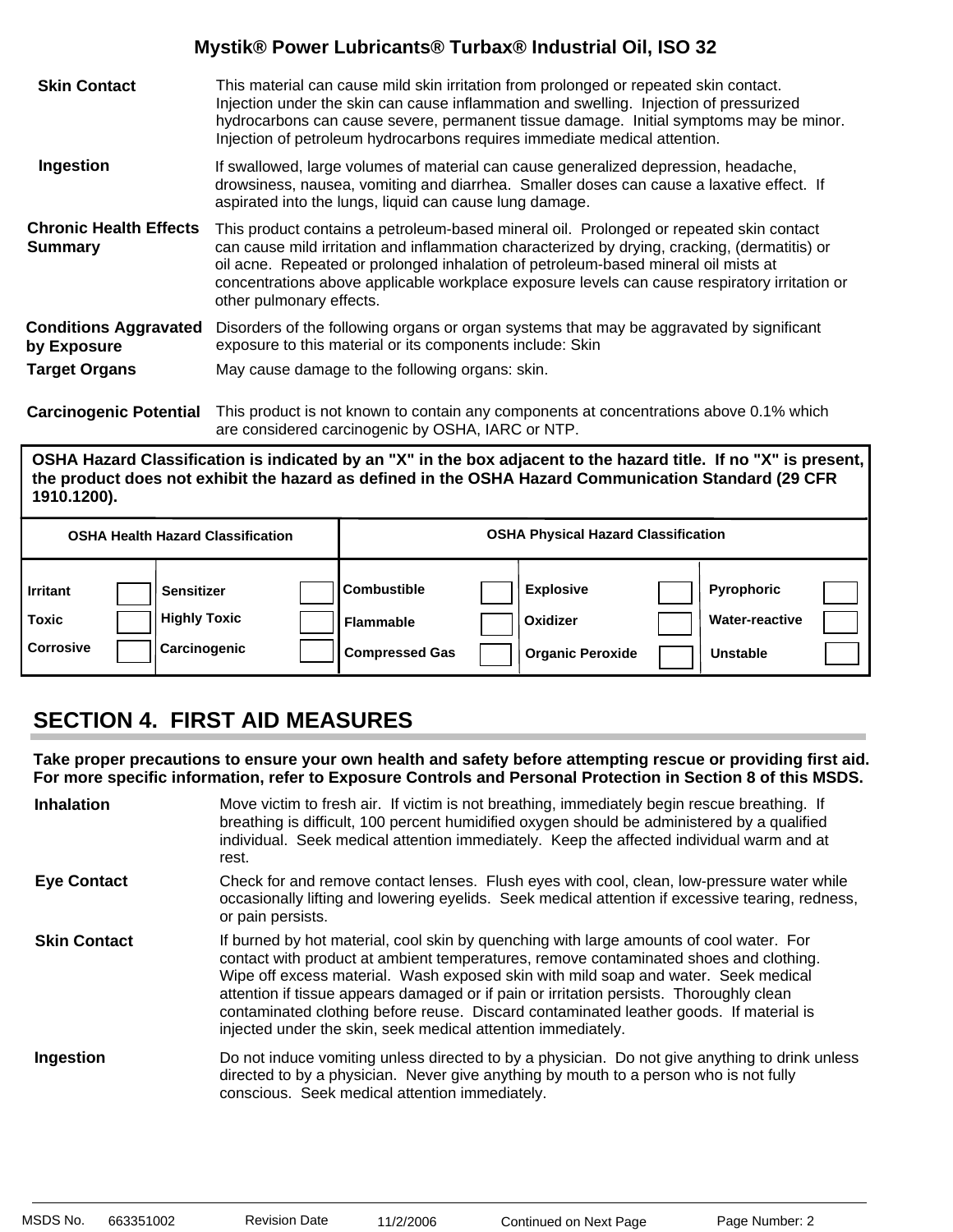**Notes to Physician** SKIN: In the event of injection in underlying tissue, immediate treatment should include extensive incision, debridement and saline irrigation. Inadequate treatment can result in ischemia and gangrene. Early symptoms may be minimal.

> INGESTION: The viscosity range of the product(s) represented by this MSDS is greater than 100 SUS at 100°F. There is a low risk of aspiration upon ingestion Careful gastric lavage or emesis may be considered to evacuate large quantities of material.

### **SECTION 5. FIRE FIGHTING MEASURES**

| <b>NFPA Flammability</b><br><b>Classification</b> | NFPA Class-IIIB combustible material.                                                                                                                                                                                                                                                                                                |                                |  |
|---------------------------------------------------|--------------------------------------------------------------------------------------------------------------------------------------------------------------------------------------------------------------------------------------------------------------------------------------------------------------------------------------|--------------------------------|--|
| <b>Flash Point</b>                                | Closed cup: 200°C (392°F). (Pensky-Martens [ASTM D-93]) Open cup: 218°C (424°F)<br>(Cleveland.).                                                                                                                                                                                                                                     |                                |  |
| Lower Flammable Limit No data.                    |                                                                                                                                                                                                                                                                                                                                      | Upper Flammable Limit No data. |  |
| <b>Autoignition</b><br><b>Temperature</b>         | Not available.                                                                                                                                                                                                                                                                                                                       |                                |  |
| <b>Products</b>                                   | Hazardous Combustion Carbon dioxide, carbon monoxide, smoke, fumes, unburned hydrocarbons and trace oxides<br>of sulfur and/or nitrogen.                                                                                                                                                                                             |                                |  |
| <b>Special Properties</b>                         | This material can burn but will not readily ignite. This material will release vapors when<br>heated above the flash point temperature that can ignite when exposed to a source of<br>ignition. In enclosed spaces, heated vapor can ignite with explosive force. Mists or sprays<br>may burn at temperatures below the flash point. |                                |  |
| <b>Extinguishing Media</b>                        | Use dry chemical, foam, Carbon Dioxide or water fog. Water or foam may cause frothing.<br>Carbon dioxide and inert gas can displace oxygen. Use caution when applying carbon<br>dioxide or inert gas in confined spaces.                                                                                                             |                                |  |
| <b>Protection of Fire</b><br><b>Fighters</b>      | Firefighters must use full bunker gear including NIOSH-approved positive pressure<br>self-contained breathing apparatus to protect against potential hazardous combustion or<br>decomposition products and oxygen deficiencies.                                                                                                      |                                |  |

# **SECTION 6. ACCIDENTAL RELEASE MEASURES**

**Take proper precautions to ensure your own health and safety before attempting spill control or clean-up. For more specific information, refer to the Emergency Overview on Page 1, Exposure Controls and Personal Protection in Section 8 and Disposal Considerations in Section 13 of this MSDS.**

> Do not touch damaged containers or spilled material unless wearing appropriate protective equipment. Slipping hazard; do not walk through spilled material. Stop leak if you can do so without risk. For small spills, absorb or cover with dry earth, sand, or other inert non-combustible absorbent material and place into waste containers for later disposal. Contain large spills to maximize product recovery or disposal. Prevent entry into waterways or sewers. In urban area, cleanup spill as soon as possible. In natural environments, seek cleanup advice from specialists to minimize physical habitat damage. This material will float on water. Absorbent pads and similar materials can be used. Comply with all laws and regulations.

# **SECTION 7. HANDLING AND STORAGE**

### **Handling**

Avoid contamination and extreme temperatures to minimize product degradation. Empty containers may contain product residues that can ignite with explosive force. Do not pressurize, cut, weld, braze solder, drill, grind or expose containers to flames, sparks, heat or other potential ignition sources. Consult appropriate federal, state and local authorities before reusing, reconditioning, reclaiming, recycling or disposing of empty containers and/or waste residues of this product.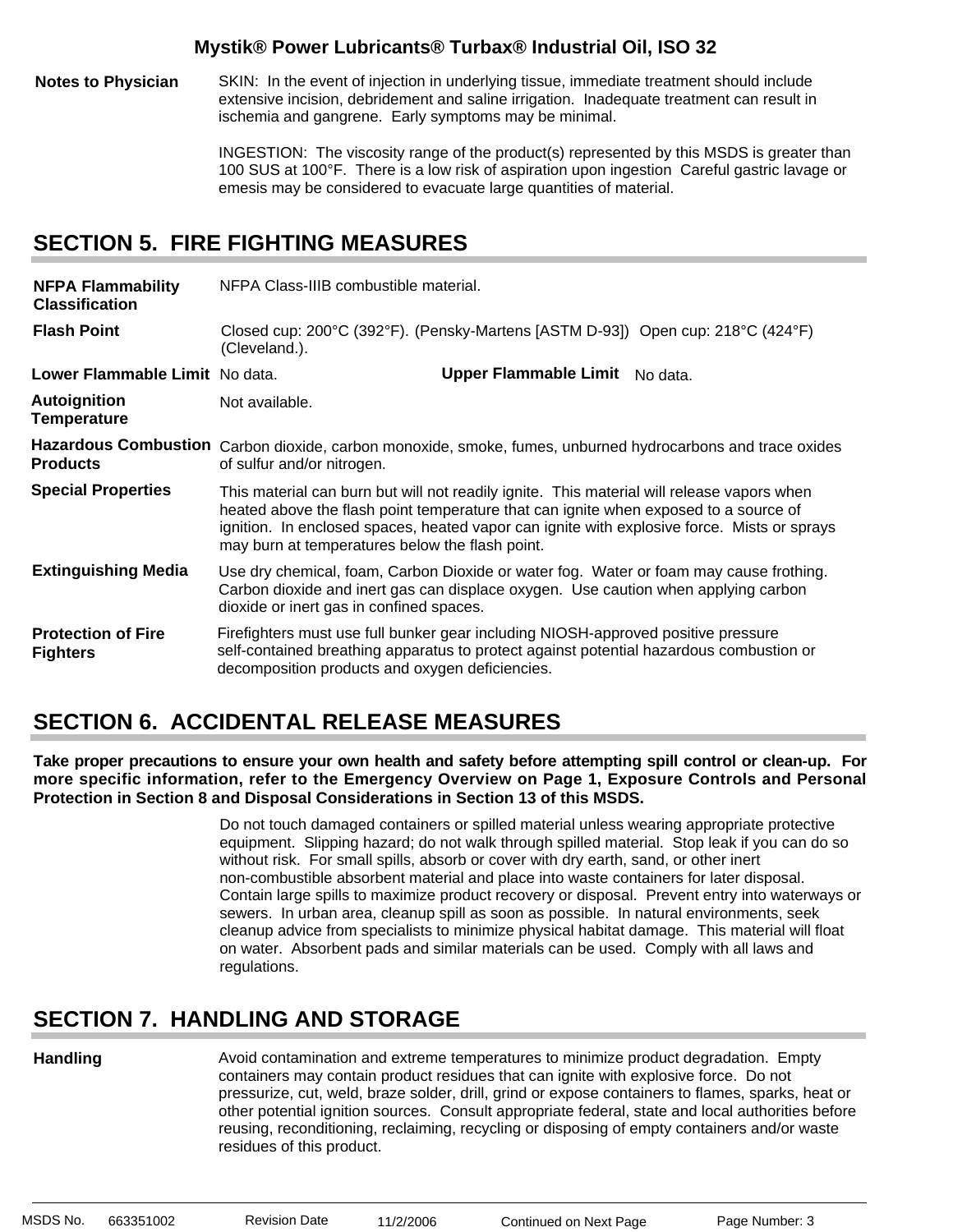**Storage** Keep container closed. Do not store with strong oxidizing agents. Do not store at elevated temperatures. Avoid storing product in direct sunlight for extended periods of time. Consult appropriate federal, state and local authorities before reusing, reconditioning, reclaiming, recycling or disposing of empty containers or waste residues of this product.

### **SECTION 8. EXPOSURE CONTROLS AND PERSONAL PROTECTION**

#### **Engineering Controls** Provide exhaust ventilation or other engineering controls to keep the airborne concentrations of mists and/or vapors below the recommended exposure limits (see below). An eye wash station and safety shower should be located near the work-station.

**Personal Protective Equipment** Personal protective equipment should be selected based upon the conditions under which this material is used. A hazard assessment of the work area for PPE requirements should be conducted by a qualified professional pursuant to OSHA regulations. The following pictograms represent the minimum requirements for personal protective equipment. For certain operations, additional PPE may be required.



| <b>Eye Protection</b>         | Safety glasses equipped with side shields are recommended as minimum protection in<br>industrial settings. Wear goggles if splashing or spraying is anticipated. Wear goggles and<br>face shield if material is heated above $125^{\circ}F$ (51 $^{\circ}C$ ). Have suitable eye wash water<br>available.                                                                                                                                                                              |
|-------------------------------|----------------------------------------------------------------------------------------------------------------------------------------------------------------------------------------------------------------------------------------------------------------------------------------------------------------------------------------------------------------------------------------------------------------------------------------------------------------------------------------|
| <b>Hand Protection</b>        | Use gloves constructed of chemical resistant materials such as heavy nitrile rubber if<br>frequent or prolonged contact is expected. Use heat-protective gloves when handling<br>product at elevated temperatures.                                                                                                                                                                                                                                                                     |
| <b>Body Protection</b>        | Use clean protective clothing if splashing or spraying conditions are present. Protective<br>clothing may include long-sleeve outer garment, apron, or lab coat. If significant contact<br>occurs, remove oil-contaminated clothing as soon as possible and promptly shower.<br>Launder contaminated clothing before reuse or discard. Wear heat protective boots and<br>protective clothing when handling material at elevated temperatures.                                          |
| <b>Respiratory Protection</b> | The need for respiratory protection is not anticipated under normal use conditions and with<br>adequate ventilation. If elevated airborne concentrations above applicable workplace<br>exposure levels are anticipated, a NIOSH-approved organic vapor respirator equipped with a<br>dust/mist prefilter should be used. Protection factors vary depending upon the type of<br>respirator used. Respirators should be used in accordance with OSHA requirements (29<br>CFR 1910.134).  |
| <b>General Comments</b>       | Use good personal hygiene practices. Wash hands and other exposed skin areas with<br>plenty of mild soap and water before eating, drinking, smoking, use of toilet facilities, or<br>leaving work. DO NOT use gasoline, kerosene, solvents or harsh abrasives as skin<br>cleaners. Since specific exposure standards/control limits have not been established for this<br>product, the "Oil Mist, Mineral" exposure limits shown below are suggested as minimum<br>control guidelines. |
|                               |                                                                                                                                                                                                                                                                                                                                                                                                                                                                                        |

### **Occupational Exposure Guidelines**

**Substance Applicable Workplace Exposure Levels** Oil Mist, Mineral **ACGIH (United States).** TWA: 5 mg/m $3$  8 hour(s). STEL: 10 mg/m $3$  15 minute(s). **OSHA (United States).** TWA:  $5 \text{ mg/m}^3$  8 hour(s).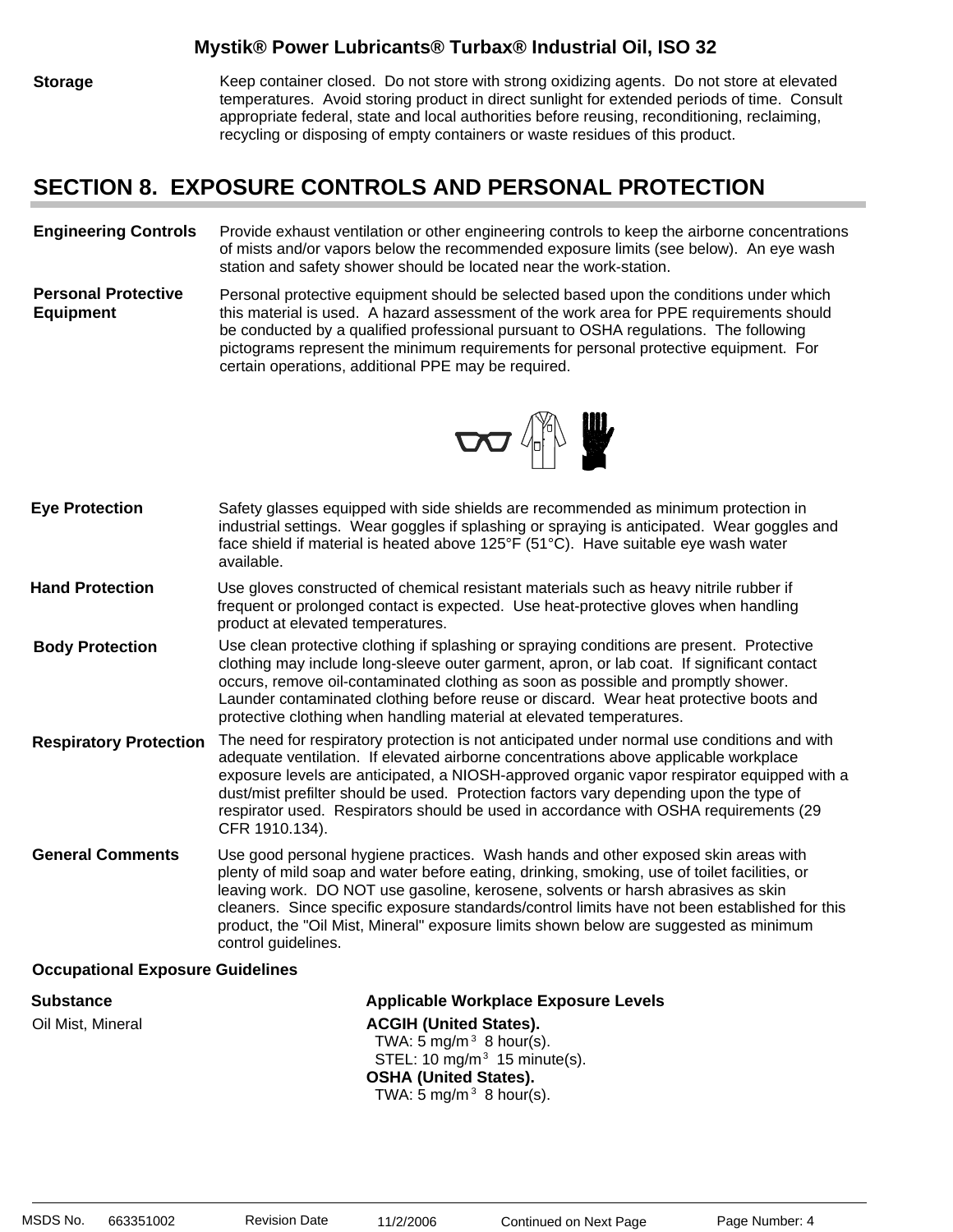# **SECTION 9. PHYSICAL AND CHEMICAL PROPERTIES (TYPICAL)**

| <b>Physical State</b>                  | Liquid.                                                                  | Color | Clear to light<br>amber. | Odor                                    | Mild petroleum odor                                                                           |
|----------------------------------------|--------------------------------------------------------------------------|-------|--------------------------|-----------------------------------------|-----------------------------------------------------------------------------------------------|
| <b>Specific Gravity</b>                | $0.87$ (Water = 1)                                                       | pH    | Not Applicable.          | Vapor<br><b>Density</b>                 | $>1$ (Air = 1)                                                                                |
| <b>Boiling Range</b>                   | Not available.                                                           |       |                          | <b>Melting/Freezing</b><br><b>Point</b> | Not available.                                                                                |
| <b>Vapor Pressure</b>                  | <0.001 kPa (<0.01 mm Hg) (at $20^{\circ}$ C)                             |       |                          | <b>Volatility</b>                       | Negligible volatility.                                                                        |
| Solubility in<br>Water                 | Negligible solubility in cold water.                                     |       |                          | <b>Viscosity</b><br>(cSt $@$ 40 $°C$ )  | 31                                                                                            |
| <b>Flash Point</b>                     |                                                                          |       |                          |                                         | Closed cup: 200°C (392°F). (Pensky-Martens [ASTM D-93]) Open cup: 218°C (424°F) (Cleveland.). |
| <b>Additional</b><br><b>Properties</b> | API Gravity (ASTM D287) = 30.8 $@$ 60 $°$ F<br>Density = $7.26$ Lbs/gal. |       |                          |                                         |                                                                                               |

# **SECTION 10. STABILITY AND REACTIVITY**

Viscosity (ASTM D2161) = 157 SUS @ 100º F

| <b>Chemical Stability</b>                                   | Stable.                                        | Hazardous Polymerization Not expected to occur.                                          |
|-------------------------------------------------------------|------------------------------------------------|------------------------------------------------------------------------------------------|
| <b>Conditions to Avoid</b>                                  |                                                | Keep away from extreme heat, sparks, open flame, and strongly oxidizing conditions.      |
| <b>Materials</b><br>Incompatibility                         | Strong oxidizers.                              |                                                                                          |
| <b>Hazardous</b><br><b>Decomposition</b><br><b>Products</b> | products identified in Section 5 of this MSDS. | No additional hazardous decomposition products were identified other than the combustion |

# **SECTION 11. TOXICOLOGICAL INFORMATION**

**For other health-related information, refer to the Emergency Overview on Page 1 and the Hazards Identification in Section 3 of this MSDS.**

| <b>Toxicity Data</b> | Distillates, petroleum, solvent-refined heavy paraffinic<br>ORAL (LD50):<br>Acute: $>5000$ mg/kg [Rat].<br>DERMAL (LD50):<br>Acute: >2000 mg/kg [Rabbit].                                                                                                                                                                                                                                                                                                                                                                                                                                                                                                                                       |
|----------------------|-------------------------------------------------------------------------------------------------------------------------------------------------------------------------------------------------------------------------------------------------------------------------------------------------------------------------------------------------------------------------------------------------------------------------------------------------------------------------------------------------------------------------------------------------------------------------------------------------------------------------------------------------------------------------------------------------|
|                      | Mineral oil mists derived from highly refined oils are reported to have low acute and sub-acute<br>toxicities in animals. Effects from single and short-term repeated exposures to high<br>concentrations of mineral oil mists well above applicable workplace exposure levels include<br>lung inflammatory reaction, lipoid granuloma formation and lipoid pneumonia. In acute and<br>sub-acute studies involving exposures to lower concentrations of mineral oil mists at or near<br>current work place exposure levels produced no significant toxicological effects. In long term<br>studies (up to two years) no carcinogenic effects have been reported in any animal species<br>tested. |
|                      | Distillates, petroleum, hydrotreated heavy paraffinic<br>ORAL (LD50): Acute: >5000 mg/kg [Rat].<br>DERMAL (LD50): Acute: >2000 mg/kg [Rabbit].                                                                                                                                                                                                                                                                                                                                                                                                                                                                                                                                                  |
|                      | Mineral oil mists derived from highly refined oils are reported to have low acute and sub-acute<br>toxicities in animals. Effects from single and short-term repeated exposures to high<br>concentrations of mineral oil mists well above applicable workplace exposure levels include<br>lung inflammatory reaction, lipoid granuloma formation and lipoid pneumonia. In acute and<br>sub-acute studies involving exposures to lower concentrations of mineral oil mists at or near                                                                                                                                                                                                            |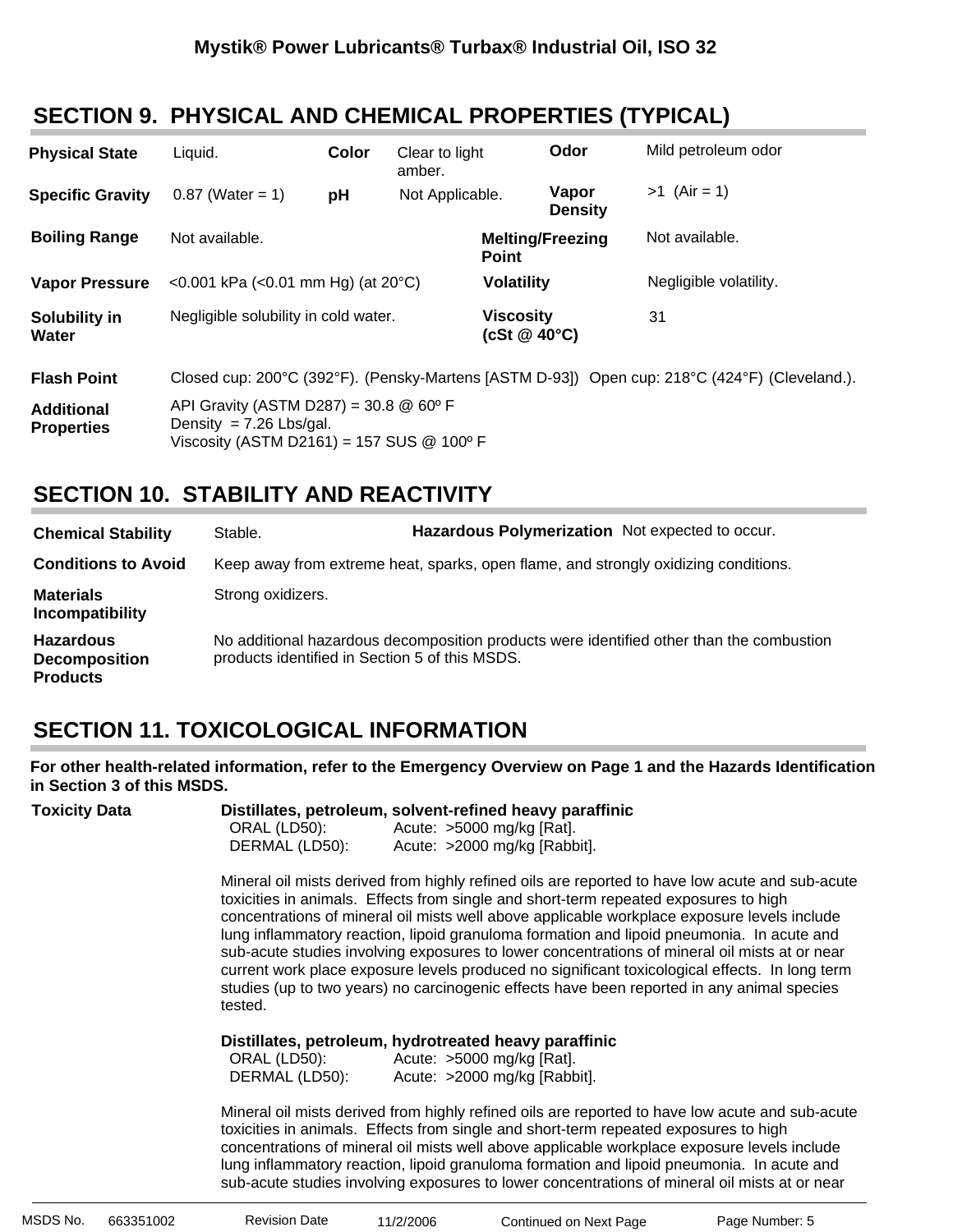current work place exposure levels produced no significant toxicological effects. In long term studies (up to two years) no carcinogenic effects have been reported in any animal species tested.

### **Hydraulic oil**:

Repeated or prolonged skin contact with certain hydraulic oils can cause mild skin irritation characterized by drying, cracking (dermatitis) or oil acne. Injection under the skin, in muscle or into the blood stream can cause irritation, inflammation, swelling, fever, and systemic effects, including mild central nervous system depression. Injection of pressurized hydrocarbons can cause severe, permanent tissue damage.

# **SECTION 12. ECOLOGICAL INFORMATION**

Analysis for ecological effects has not been conducted on this product. However, if spilled, this product and any contaminated soil or water may be harmful to human, animal, and aquatic life. Also, the coating action associated with petroleum and petroleum products can be harmful or fatal to aquatic life and waterfowl. **Ecotoxicity**

An environmental fate analysis is not available for this specific product. Plants and animals may experience harmful or fatal effects when coated with petroleum products. Petroleum-based (mineral) lubricating oils normally will float on water. In stagnant or slow-flowing waterways, an oil layer can cover a large surface area. As a result, this oil layer might limit or eliminate natural atmospheric oxygen transport into the water. With time, if not removed, oxygen depletion in the waterway may be sufficient to cause a fish kill or create an anaerobic environment. **Environmental Fate**

# **SECTION 13. DISPOSAL CONSIDERATIONS**

**Hazard characteristic and regulatory waste stream classification can change with product use. Accordingly, it is the responsibility of the user to determine the proper storage, transportation, treatment and/or disposal methodologies for spent materials and residues at the time of disposition.**

> Conditions of use may cause this material to become a "hazardous waste", as defined by federal or state regulations. It is the responsibility of the user to determine if the material is a "hazardous waste" at the time of disposal. Transportation, treatment, storage, and disposal of waste material must be conducted in accordance with RCRA regulations (see 40 CFR 260 through 40 CFR 271). State and/or local regulations may be more restrictive. Contact your regional US EPA office for guidance concerning case specific disposal issues. Empty drums and pails retain residue. DO NOT pressurize, cut, weld, braze, solder, drill, grind, or expose this product's empty container to heat, flame, or other ignition sources. DO NOT attempt to clean it. Empty drums and pails should be drained completely, properly bunged or sealed, and promptly sent to a reconditioner.

### **SECTION 14. TRANSPORT INFORMATION**

**The shipping description below may not represent requirements for all modes of transportation, shipping methods or locations outside of the United States.**

| <b>US DOT Status</b>                       | Not regulated by the U.S. Department of Transportation as a hazardous material. |                         |                 |
|--------------------------------------------|---------------------------------------------------------------------------------|-------------------------|-----------------|
| <b>Proper Shipping Name</b> Not regulated. |                                                                                 |                         |                 |
| <b>Hazard Class</b>                        | Not regulated.                                                                  | <b>Packing Group(s)</b> | Not applicable. |
|                                            |                                                                                 | <b>UN/NA Number</b>     | Not regulated.  |
| <b>Reportable Quantity</b>                 | A Reportable Quantity (RQ) has not been established for this material.          |                         |                 |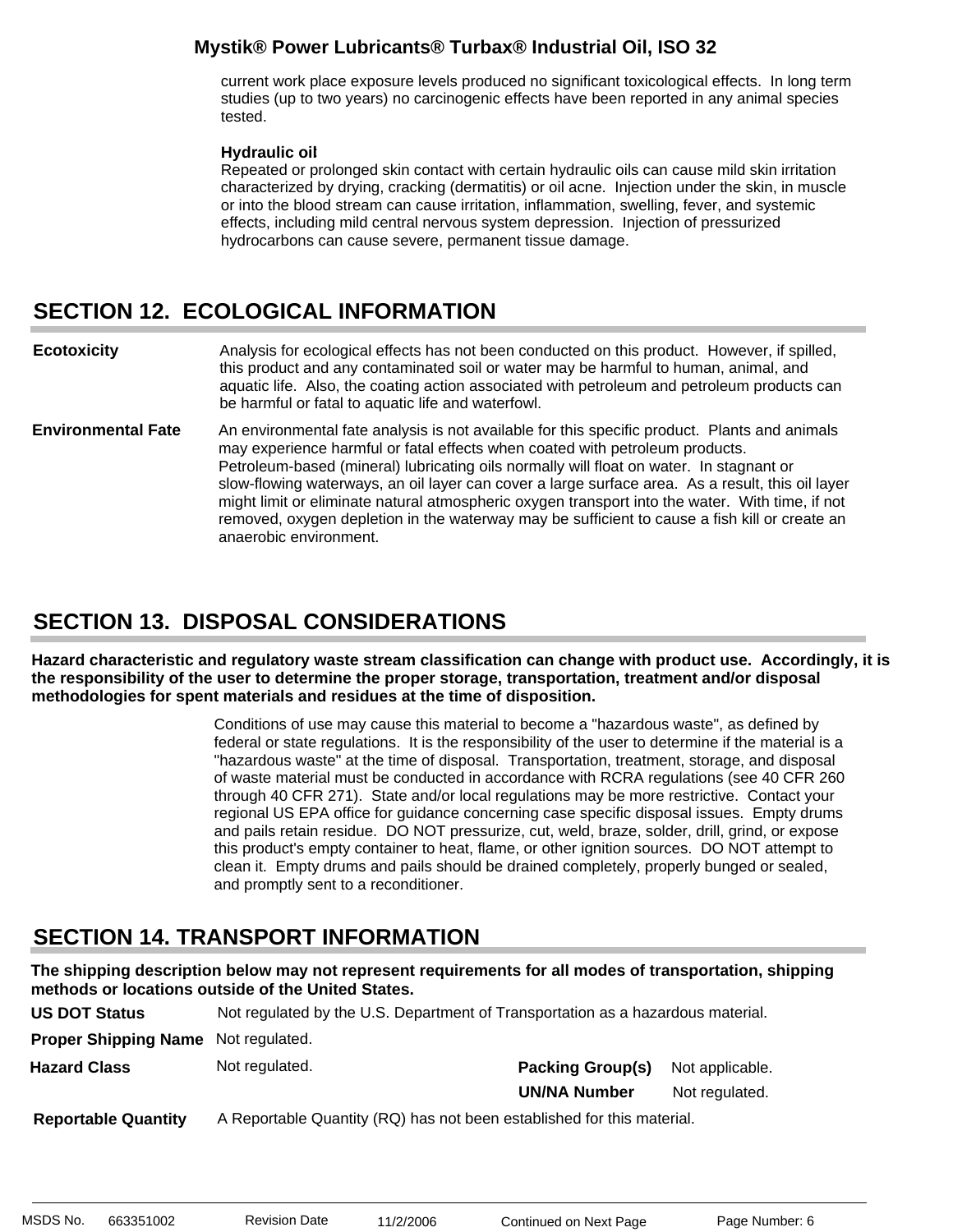**Placard(s)**



**MARPOL III Status Emergency Response Guide No.**

Not applicable.

Not a DOT "Marine Pollutant" per 49 CFR 171.8.

# **SECTION 15. REGULATORY INFORMATION**

| <b>TSCA Inventory</b>                                                          | This product and/or its components are listed on the Toxic Substances Control Act (TSCA)<br>inventory.                                                                                                                                                                                                                                                                                                                                                                                                                                                                                                                                                                                                                                                                              |
|--------------------------------------------------------------------------------|-------------------------------------------------------------------------------------------------------------------------------------------------------------------------------------------------------------------------------------------------------------------------------------------------------------------------------------------------------------------------------------------------------------------------------------------------------------------------------------------------------------------------------------------------------------------------------------------------------------------------------------------------------------------------------------------------------------------------------------------------------------------------------------|
| <b>SARA 302/304</b><br><b>Emergency Planning</b><br>and Notification           | The Superfund Amendments and Reauthorization Act of 1986 (SARA) Title III requires<br>facilities subject to Subparts 302 and 304 to submit emergency planning and notification<br>information based on Threshold Planning Quantities (TPQs) and Reportable Quantities<br>(RQs) for "Extremely Hazardous Substances" listed in 40 CFR 302.4 and 40 CFR 355. No<br>components were identified.                                                                                                                                                                                                                                                                                                                                                                                        |
| SARA 311/312 Hazard<br><b>Identification</b>                                   | The Superfund Amendments and Reauthorization Act of 1986 (SARA) Title III requires<br>facilities subject to this subpart to submit aggregate information on chemicals by "Hazard<br>Category" as defined in 40 CFR 370.2. This material would be classified under the following<br>hazard categories:<br>No SARA 311/312 hazard categories identified.                                                                                                                                                                                                                                                                                                                                                                                                                              |
|                                                                                |                                                                                                                                                                                                                                                                                                                                                                                                                                                                                                                                                                                                                                                                                                                                                                                     |
| <b>SARA 313 Toxic</b><br><b>Chemical Notification</b><br>and Release Reporting | This product contains the following components in concentrations above de minimis levels<br>that are listed as toxic chemicals in 40 CFR Part 372 pursuant to the requirements of Section<br>313 of SARA: No components were identified.                                                                                                                                                                                                                                                                                                                                                                                                                                                                                                                                            |
| <b>CERCLA</b>                                                                  | The Comprehensive Environmental Response, Compensation, and Liability Act of 1980<br>(CERCLA) requires notification of the National Response Center concerning release of<br>quantities of "hazardous substances" equal to or greater than the reportable quantities (RQ's)<br>listed in 40 CFR 302.4. As defined by CERCLA, the term "hazardous substance" does not<br>include petroleum, including crude oil or any fraction thereof which is not otherwise<br>specifically designated in 40 CFR 302.4. This product or refinery stream is not known to<br>contain chemical substances subject to this statute. However, it is recommended that you<br>contact state and local authorities to determine if there are any other reporting requirements<br>in the event of a spill. |
| <b>Clean Water Act</b><br>(CWA)                                                | This material is classified as an oil under Section 311 of the Clean Water Act (CWA) and the<br>Oil Pollution Act of 1990 (OPA). Discharges or spills which produce a visible sheen on waters<br>of the United States, their adjoining shorelines, or into conduits leading to surface waters must<br>be reported to the EPA's National Response Center at (800) 424-8802.                                                                                                                                                                                                                                                                                                                                                                                                          |
| <b>California</b><br><b>Proposition 65</b>                                     | This material may contain the following components which are known to the State of California<br>to cause cancer, birth defects or other reproductive harm, and may be subject to the<br>requirements of California Proposition 65 (CA Health & Safety Code Section 25249.5):<br>Toluene: <0.002%<br>Naphthalene: <0.0005%<br>Ethyl acrylate: <0.0005%<br>Aniline: <0.0002%                                                                                                                                                                                                                                                                                                                                                                                                         |
| <b>New Jersey</b><br><b>Right-to-Know Label</b>                                | Petroleum Oil                                                                                                                                                                                                                                                                                                                                                                                                                                                                                                                                                                                                                                                                                                                                                                       |
| <b>Additional Remarks</b>                                                      | No additional regulatory remarks.                                                                                                                                                                                                                                                                                                                                                                                                                                                                                                                                                                                                                                                                                                                                                   |